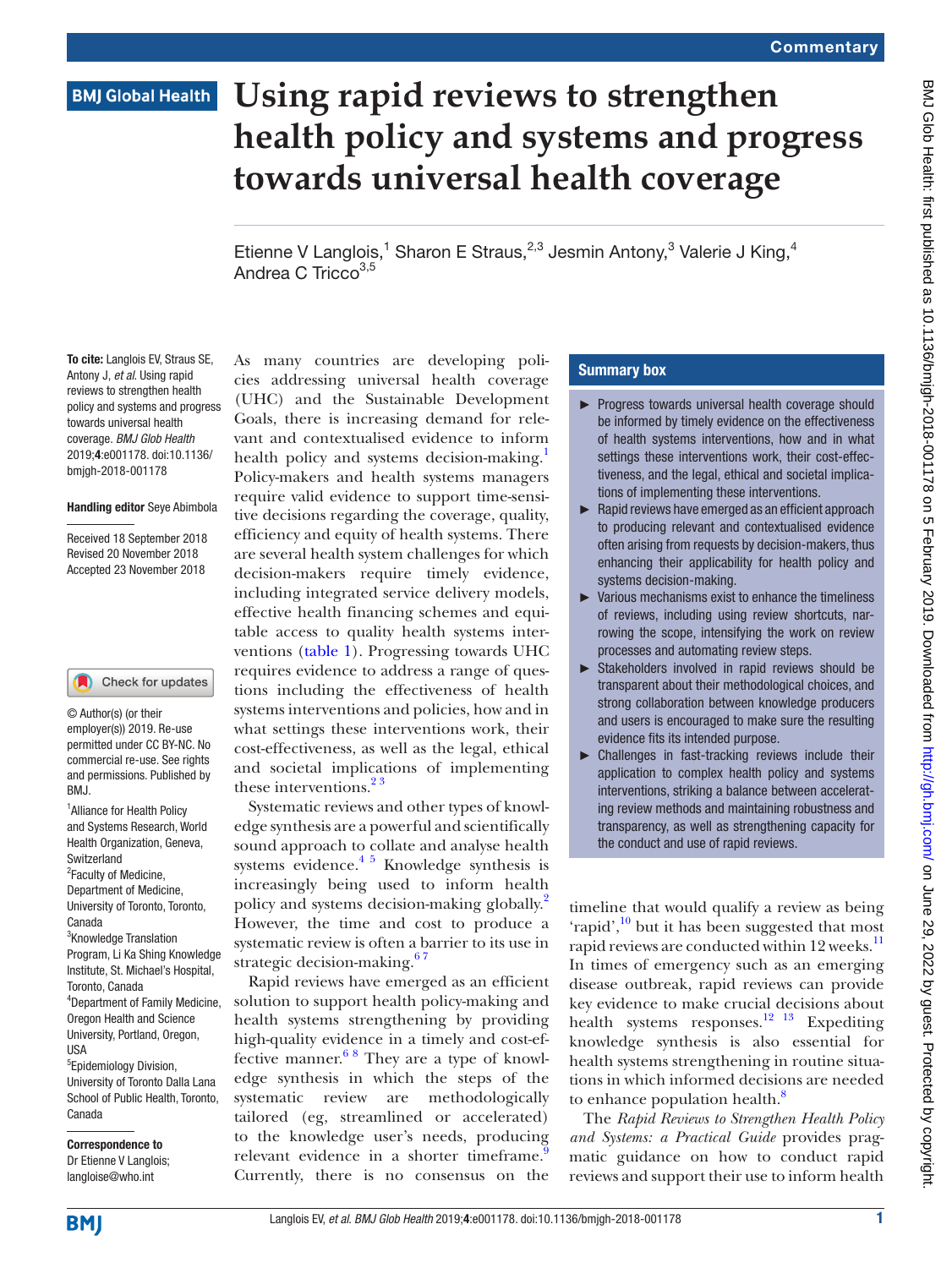| トリーン・テン                                                              |  |
|----------------------------------------------------------------------|--|
|                                                                      |  |
|                                                                      |  |
|                                                                      |  |
|                                                                      |  |
|                                                                      |  |
|                                                                      |  |
|                                                                      |  |
|                                                                      |  |
|                                                                      |  |
|                                                                      |  |
|                                                                      |  |
|                                                                      |  |
|                                                                      |  |
| irsh+ フェェトエisトフゥユ ) ハ 1つ 11の/トフォiント ンフ1の つつ117の ファ mフトァェ。ファ、 フつ1つ ワ、 |  |
|                                                                      |  |
|                                                                      |  |
|                                                                      |  |
|                                                                      |  |
|                                                                      |  |
|                                                                      |  |
|                                                                      |  |
|                                                                      |  |
|                                                                      |  |
|                                                                      |  |
|                                                                      |  |
|                                                                      |  |
|                                                                      |  |
|                                                                      |  |
|                                                                      |  |
|                                                                      |  |
|                                                                      |  |
|                                                                      |  |
|                                                                      |  |
|                                                                      |  |
|                                                                      |  |
|                                                                      |  |
| ていこう                                                                 |  |
|                                                                      |  |
|                                                                      |  |
|                                                                      |  |
|                                                                      |  |
|                                                                      |  |
|                                                                      |  |
|                                                                      |  |
|                                                                      |  |
|                                                                      |  |
|                                                                      |  |
|                                                                      |  |
|                                                                      |  |
|                                                                      |  |
|                                                                      |  |
|                                                                      |  |
|                                                                      |  |
|                                                                      |  |
|                                                                      |  |
|                                                                      |  |
|                                                                      |  |
|                                                                      |  |
|                                                                      |  |
|                                                                      |  |
|                                                                      |  |

<span id="page-1-0"></span>

| Examples of health system challenges and relevant rapid reviews<br><b>Table 1</b> |                                                                                         |                                                                                                                                                                                                                                                                            |  |
|-----------------------------------------------------------------------------------|-----------------------------------------------------------------------------------------|----------------------------------------------------------------------------------------------------------------------------------------------------------------------------------------------------------------------------------------------------------------------------|--|
| Health system challenge                                                           | Evidence need example                                                                   | <b>Rapid review</b>                                                                                                                                                                                                                                                        |  |
| Person-centred and<br>integrated service delivery                                 | Prevention and management<br>of mental health disorders in<br>primary healthcare        | Rapid review on the aspects of primary health care that are<br>effective in preventing, recognising and managing mental<br>health issues across the lifespan: the people for whom these<br>interventions work, in what circumstances and for what<br>reasons <sup>27</sup> |  |
| Access to and use of<br>healthcare services in LMICs                              | Demand-side policies and<br>interventions for maternal and<br>neonatal health in I MICs | Rapid review of the impact of demand-side intervention<br>on use of services and health outcomes for mothers and<br>neonates <sup>28</sup>                                                                                                                                 |  |
| Equitable access to<br>medicines and other<br>healthcare interventions            | Integration of e-mental health<br>interventions in health systems                       | Rapid review of the evidence on digital interventions for<br>mental health (including their applications, strengths and<br>limitations) in relation to integration in healthcare systems <sup>29</sup>                                                                     |  |

LMIC, low-income and middle-income country.

policy and systems decisions, with a focus on low-income and middle-income countries  $(LMICs)$ . This open-access guide provides practical recommendations on different approaches and methods for expedited knowledge synthesis. The primary target audience includes researchers, decision-makers (eg, policy-makers, health systems managers and policy analysts), and commissioners and funders of reviews.

Rapid reviews often arise directly from requests by knowledge users, including policy-makers and other health system decision-makers. This demand-driven feature contributes to their usability to strengthen local health systems by directly responding to pressing policy issues. Rapid reviews typically provide evidence that has been contextualised to a specific health system setting in response to specific objectives, thus increasing their relevance and promoting their applicability for decision-making. Furthermore, there is increasing experience in establishing 'rapid response services' worldwide, including in LMICs, where researchers respond to queries from decision-makers through rapid evidence products.<sup>14</sup> This is a promising avenue to support evidence-informed policy-making and health systems strengthening globally.

Given its emerging influence on policy, it is important to understand the methods involved; however, no methodological 'one-size-fits-all' approach exists to conduct rapid reviews. Depending on the need of decision-makers and the availability of resources, different mechanisms can be used to enhance the timeliness of reviews, and these mechanisms can be used independently or concurrently [\(table](#page-1-1) 2). Narrowing the scope of a review by limiting the number of questions, interventions and outcomes considered, for instance, is the most common way to address time constraints associated with conducting a rapid review. Other potential streamlined methods include limiting the literature search dates, language or number of electronic databases searched; using one reviewer to perform study selection, risk-of-bias assessment and data abstraction (with or without verification by another reviewer); and providing a descriptive summary of results according to the research question rather than a quanti-tative summary or formal qualitative analysis.<sup>[6](#page-3-3)</sup> Examples of automation of review steps include automated full-text screening based on machine-learning algorithms and some level of automated data extraction.<sup> $12\ 15$ </sup> However, there is little empirical evidence about the implications of innovative technologies on the validity of the review.<sup>[12](#page-3-7)</sup> For instance, some steps, like initial study screening, may be easier to automate than steps requiring more nuanced decisions, such as assessing risk of bias.

As the timing, number and degree of streamlined methods used can vary from one rapid review to the next, researchers are encouraged to be transparent about their methodological choices and involve decision-makers to make sure the resulting evidence fits its intended purpose. Clear reporting of methods is also encouraged because the validity of different rapid review methods is unknown. Only a few empirical studies have compared the findings of rapid reviews and systematic reviews on the same topic, and their results are inconclusive, leaving questions about the level of bias that may be introduced by using streamlined methods.<sup>16–18</sup> Therefore, the impact of methodological decisions on the quality of rapid review results should be considered and strategies to increase rigour employed when feasible.

<span id="page-1-1"></span>

| Table 2                     | Mechanisms to enhance the timeliness of reviews                                                                                                                                                                  |  |  |
|-----------------------------|------------------------------------------------------------------------------------------------------------------------------------------------------------------------------------------------------------------|--|--|
| <b>Mechanism</b>            | <b>Description</b>                                                                                                                                                                                               |  |  |
| Narrowing the<br>scope      | Limiting the number of populations,<br>interventions and outcomes considered                                                                                                                                     |  |  |
| Parallelisation<br>of tasks | Increasing the intensity of work on review<br>processes where multiple reviewers<br>simultaneously complete review steps,<br>for example, eligibility screening, data<br>abstraction and risk-of-bias assessment |  |  |
| Using review<br>shortcuts   | One or more systematic review steps may<br>be reduced or omitted                                                                                                                                                 |  |  |
| Automating<br>review steps  | Developing, adapting and using new<br>technologies to fast-track the standard<br>systematic review steps, for example,<br>screening or data abstraction                                                          |  |  |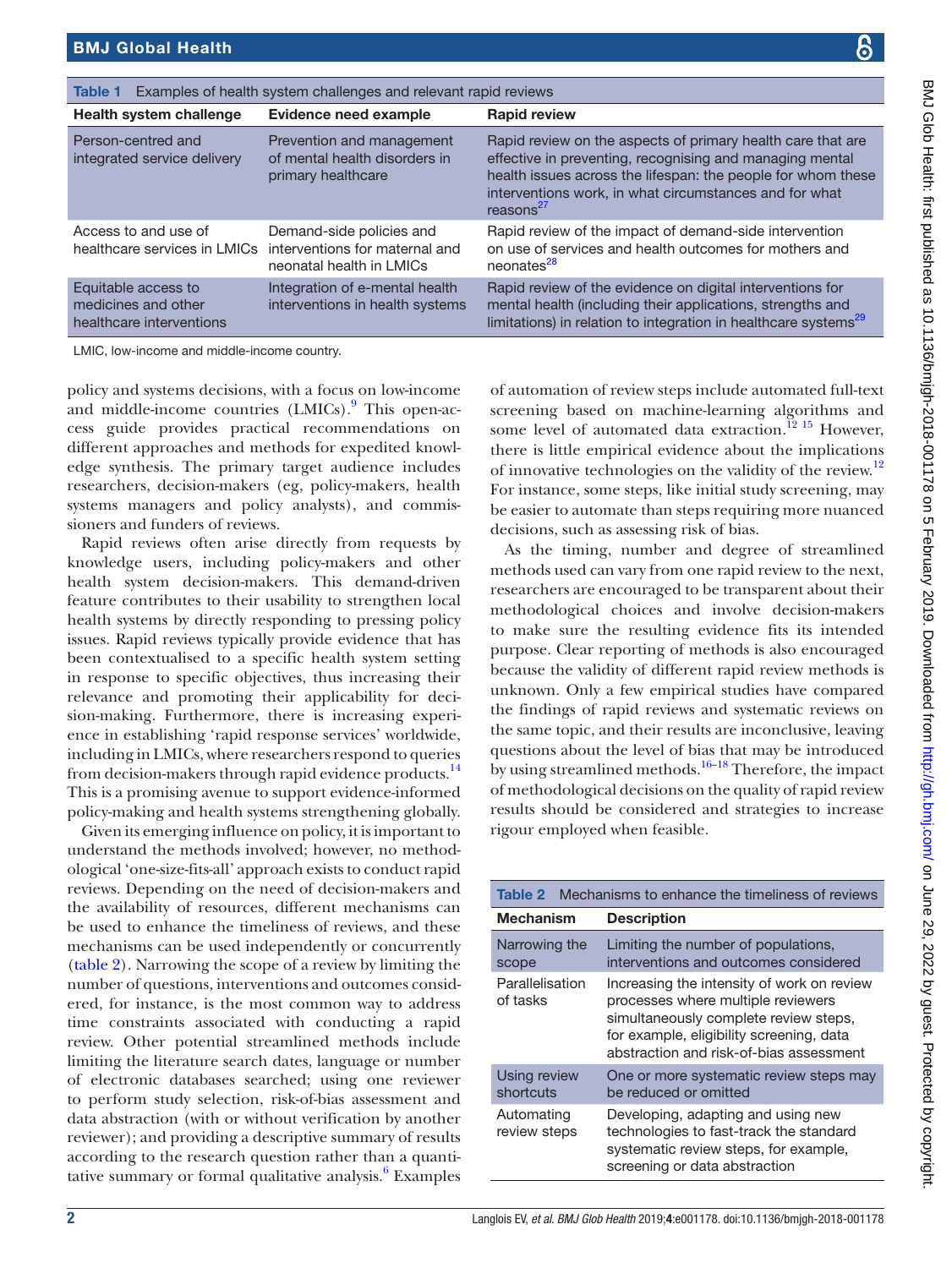The quality and efficiency of rapid reviews can be improved during the study selection, data abstraction and quality assessment phases of a review. Clearly defined inclusion/exclusion criteria, explanation and elaboration materials that provide relevant examples, as well as training and calibration exercises to ensure a standard process is used across the review team are examples of ways to increase rigour.<sup>19</sup> In addition, the support of experienced reviewers, content experts and authors of the studies included in the rapid review are highly recommended.

Some methods are better suited to balancing the urgency of rapid reviews with the need for precision. An approach recommended when beginning a rapid review of health policy and systems research is to first scope the literature (ie, develop a broad question and map the existing evidence) and then select a focus (ie, refine/ narrow the review question). Next, a health policy and systems framework should be identified to study complex questions based on targeted questions or existing theories[.20 21](#page-3-15) Moreover, collaboration across disciplines and areas of expertise is valuable to a rapid review and can enhance the review process.

In addition, engaging policy-makers and health systems managers in rapid reviews may increase the relevance and applicability of the reviews to the decision-making process. Rapid reviews can be considered fit-for-purpose research outputs of an iterative process between knowl-edge users and producers.<sup>[9](#page-3-4)</sup> There are many ways in researchers can engage decision-makers, such as at the question or protocol stage or at the end of project stage, where they can help frame key messages and disseminate results. Furthermore, engagement can take place at multiple steps of the rapid review process, which is a form of integrated knowledge translation whereby the knowledge users co-produce evidence along with the research team[.22](#page-3-16)

Although engagement with policy-makers or health systems managers throughout the rapid review is encouraged, such extensive involvement necessitates additional time and resources and the availability of decision-makers. As such, the level of engagement should be meaningful, yet tailored to available resources, and will depend on the objectives of engagement, points in the review process when engagement is necessary, and the modes of engagement available (eg, in-person, telephone, webinars).

An increasing number of rapid reviews are being produced and used in LMICs to support decision-making, but progress has been slow mainly due to a lack of political, economic and scientific support.<sup>23</sup> Rapid review production and impact are limited because of the wide variation in their definitions, methods and applica-bility<sup>[24](#page-3-18)</sup>; the poor understanding and acceptability<sup>25</sup>; and insufficient resources in LMICs to produce and sustain them. Approaches to help overcome these challenges include a focus on addressing methodological concerns with both researchers and knowledge users; mobilising and sustaining human, financial and other resources;

and raising the profile of rapid reviews in these countries. Experienced, permanent staff with the right skill mix, including systematic reviewers, information specialists, methodologists, stakeholder engagement and content experts, are essential to foster the conduct of rapid reviews. Supportive systems, structures and resources also need to be developed and mobilised to share the knowledge that arises from producing these reviews in LMICs.

For rapid reviews to be valuable to stakeholders, review findings should be reported clearly and communicated in a way that fits the practical need and context of knowledge users. To produce tailored rapid review reports and guidelines, a plan can be developed early in the rapid review process and should involve the direct input of the primary knowledge users. Despite steps taken to disseminate clear and relevant rapid review products, not all decision-makers will use them to inform their decisions. Some of the barriers to uptake include the belief that the results of a rapid review are not valid, a lack of understanding of how to identify and access relevant rapid reviews, and a lack of skills to assess or interpret rapid reviews[.26](#page-3-20) In contrast, some of the facilitators include establishing collaborations between researchers and policy-makers or health systems managers, providing education about the validity of rapid reviews, and providing training on how to identify rapid reviews and interpret their findings.<sup>26</sup>

In addition, when preparing a rapid review report for decision-makers, researchers can present the content of the report in a user-friendly manner, use a one-page plain-language summary and provide simple one-page tables to facilitate uptake. However, many of these strategies have not been evaluated in comparative studies. As such, the strategies that producers use to increase the uptake of rapid reviews should be tailored to available resources and the needs of decision-makers.

Expedited knowledge synthesis of health policy and systems research comes with several challenges. For instance, reviews of health systems reforms often involve a variety of interventions, policies and health systems settings. The time it takes to assess and understand this complex evidence poses a challenge to the swift conduct of rapid reviews. Another challenge facing rapid review stakeholders is maintaining methodological rigour while simplifying or omitting components of the traditional review process. In order to find a balance between timeliness and rigour, future research is needed on the accuracy, comprehensiveness and potential risk of bias associated with using rapid review methods. Further priorities in the field also include enhancing coordination in rapid review production, improving the reporting of methods and findings, as well as supporting institutional capacity to generate and use rapid reviews.

Nevertheless, rapid reviews are increasingly recognised as an important component of the evidence-informed approach to decision-making. We believe that the recom-mendations put forth in the Practical Guide<sup>[9](#page-3-4)</sup> will be useful in the planning, commissioning and conduct of